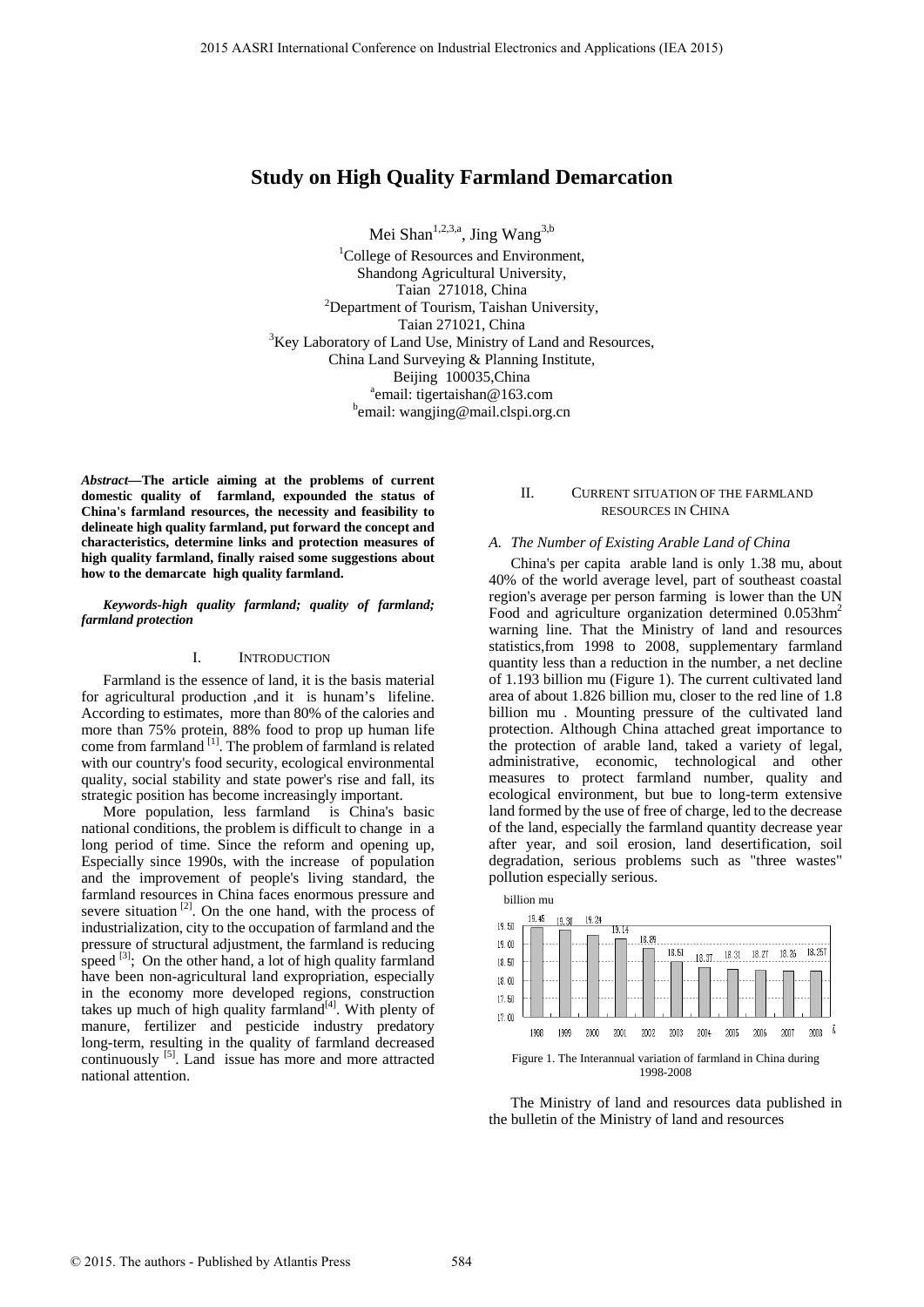#### *B. Existing Farmland Quality*

Poor quality of cultivated land distribution is not uniform, and the reason is affected by water, heat, gas, topography and other conditions of the restrictions, coupled with the impact of factors such as all kinds of pollution. In 2009 December, the Ministry of land and resources of the People's Replic of China released " Study on Investigation and Assessment of Cultivated Land Quality Grade in China ", the farmland be categorized into 15 quality grades in China, 1grade was the best quality and 15 grade was the worst. Not less than 10 million hectares of 7-13 grade farmland area of accounted for 78.10% of the total area of the farmland evaluation area  $^{[6]}$  (Figure 2).





Figure 3. constitute of area and ratio for excellent, higher, medium, inferior grade farmland in China

The farmland in accordance with the 1-4, 5-8, 9-12, 13-15 grades were divided into superior, medium and lower level. Among them, superior area of 3337560 hectares, accounting for 2.67% of the total area of farmland evaluation; higher to 37509490 hectares, accounting for 29.98%; medium to 63360620 hectares, accounting for 50.64%; low to 20907390 hectares, accounting for 16.71% (Figure 3).

The distribution of farmland in China, significant geographical differences, mainly distributed in the southeast of humid and semi humid monsoon region, the

optimal overall top three is the Yangtze Rive r area, Southern China District, Jiangnan District, the average quality grades were 6.37, 7.07 and 8.18 etc. The overall worst after three is the Loess Plateau, the Qinghai Tibet plateau area and Inner Mongolia plateau and along the Great Wall area, he average quality grades were 11.84, 12.17 and 13.39 etc.

To ensure food security, by storing food in land especially the quality of farmland. But in reality, the number and quality of farmland in China is not optimistic. Rapid development of industrialization, urbanization, inevitably to occupy a lot of farmland. The national soil and water and heat conditions are better quality of farmland, mainly distributed in the southeastern area, and these areas are currently the non-agricultural construction covering up, the fastest, the"land flowing with milk and honey" scene in some places have a rare. The existing farmland in China, according to statistics, reduction of farmland soil and water loss is 45300000 hectares farmland, reduction of farmland salinization is 8000000 hm2, reduction of farmland desertification is 2700000 hm2, desertification, reduction of farmland by industrial wastes (waste water, waste gas,waste residue) is 6000000 hm2, the harm of acid rain is 2700000 hm2; the farmland pollution and degradation in China is serious. The results show in the eastern province of contaminated soil area was nearly ninety percent<sup>[7]</sup>. Every year, because of water loss and soil erosion, soil salinity and land desertification, the loss of farmland is still on the rise every year in China.

#### *C. Reserve Land Resources*

According to the survey, the land suitable for agriculture reserve resources area is 44.24 million hectares, Land suitable for farming reserve resources area is 9.88 million hectares. Development of supplementary farmland area is 5.8667 million hectares, accounting for the total potential of farmland supplement 44%. At present, more than 60% arable land reserve resources distribution in water shortage, water and soil erosion, desertification and salinization in northwest area , many restricting factors for the development of utilization, developed mostly low, if the improper development. The restriction of land development and utilization of many factors, developed land is most lower level of farmland, if inappropriate development, also can cause ecological environment problems, development and utilization is very difficult. So cause shortage of arable land reserve resources.

### III. NECESSITY OF HIGH QUALITY FARMLAND DEMARCATION

The change of the farmland quality is a serious threat to the ecological environment and the development of social economy<sup>[8]</sup>. For a long time, the quality of cultivated land protection is always the hot social issues. The Party Central Committee, the State Council attached great importance to the quality of farmland protection, "Land Management Law" stipulates the use of farmland compensation system, keep a balance in mumber and quality between farmland occupied and farmland developed and reclaimed<sup>[9]</sup>. But in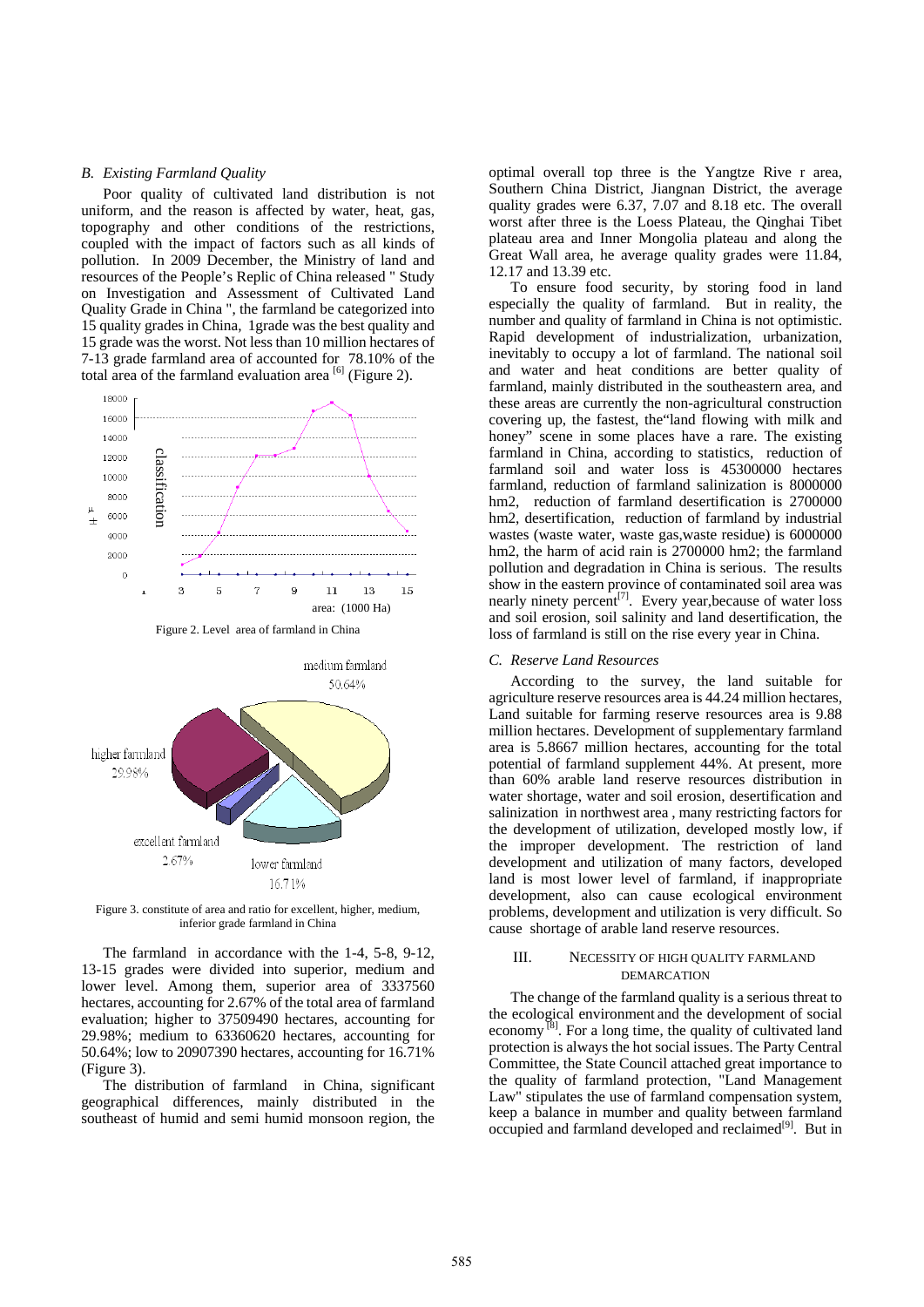practice, high level of farmland loss too fast, supplement of farmland is mainly distributed in hydrothermal, location, terrain conditions are relatively poor areas, the overall quality is not high, the quality level is low, shoddy situation is very serious, the overall quality of farmland decreased, has seriously affected the production capacity of arable land in China and threat to national food security. In this sense, only to keep1800000000 acres of farmland quantity is not enough, must need to ensure the quality .the steady improvement in the productive capacity of farmland. Close attention is paid to the decline of farmland quality problems [6,10-11]

The farmland quality, not only affects the crop yield, but also has a direct impact on the quality of agricultural products. After the reform and opening up, despite the decrease of farmland area, but because of the increase of soil fertility quality of farmland, agricultural output increased greatly, so that China use 22% of the world's population is fed on 7% of the world's farmland, created the world wonders. However, with the increasing number of population growth and demand for agricultural products is increasing, people's living standard and China's accession to the WTO after the acceleration of global economic integration, the agricultural products harmless and good nutrition of the increasingly high demand, agricultural products harmless and good nutrition has become an important index to reflect the ability of competition the agricultural product market and international market access. And the high quality farmland is not only the foundation of agricultural sustainable development,bus is the basic guarantee for agricultural products harmless and good nutrition. In order to enhance the production capacity of farmland, to optimize the quality of agricultural products, the urgent need for high quality farmland demarcation.

Analysis of the factors affecting the quality of farmland is often too much to consider natural factors, especially soil fertility, while too little concern on social economy, ecological environment factors. How to all aspects of the evaluation index organically worth exploring [12]. By delineating the high quality farmland, use natural, social, economic, policy and ecological factors combined to conduct a comprehensive assessment of the quality of farmland, will provide a reference for the transformation of land resources in China from quantity management to quality and ecology protection.

### IV. FEASIBILITY OF HIGH QUALITY FARMLAND DEMARCATION

The current domestic and foreign scholars have conducted extensive research on the quality of farmland resources management departments. Different resource management department, due to their different management scope, purpose and focus on the quality evaluation of farmland is not consistent. China's industry standard for cultivated land quality evaluation at present is mainly formulated by agricultural department and the administrative department of land and resources. In 2000 the Ministry of Agriculture issued "Green food-Technical

conditions for environmental of area ", provides the green food producing area environmental air quality, the irrigation water quality, water quality, livestock water quality and soil environment quality indicators and concentration limits, monitoring and evaluation method; in 2003 the Ministry of agriculture to develop the " Classification of type regions and fertility of cultivated land in China " industry standard  $[13]$ , combined with conventional grain yield per unit area and soil fertility factor condition divided the country into 7 types of farmland area, 10 of farmland fertility grading. First class farmland is the highest yield, ten class farmland is the lowest yield [14]; the Ministry of agriculture in 2008 formulated" Rules for soil quality survey and assessment ", established a method, investigation and evaluation of soil fertility and environmental quality of farmland in farmland program and content, the environmental quality of farmland is defined in the soil heavy metal pollution, pesticides and irrigation water quality $[15]$ ; in 2009 the Ministry of land and resources issued "China's cultivated land quality level investigation and evaluation", but not consider soil pollution factors in the evaluation of farmland quality. In addition, water conservancy, forestry, environmental protection and other relevant departments also has the similar standard about farmland. All of these standards provide the basic data for high quality farmland demarcation

### V. HIGH QUALITY FARMLAND DEMARCATION

### *A. Concept of High Quality Farmland*

The high quality farmland is the function of the national food security. The high quality farmland security is the development of population and social economy in a certain period of time the demand for food, not only to solve the problem of food and regional population, but more important is to ensure the national demand for commodity grains.

High quality farmland quality is guaranteed harvest, high yield and no pollution. The high quality farmland play a major role in the protection of national food security, it must be cultivated land in agricultural facilities is best, the most fertile soil, the strongest resistance against natural disasters, minimal pollution, and is the farmland main production of grain crops.

Protection of high quality farmland must take measures of rigor and long-term timeliness. The high quality farmland is the best part of the farmland, should be long-term use and can not reduce, not only be adjusted, the area can only increased, and the quality can only be improved.

Therefore, the concept of high quality farmland set: high quality farmland including the existing and potential high quality farmland land. Refers to the farmland has the superior natural conditions, agriculture supporting facilities, fertile soil, soil quality, crop high yield, crop quality high, drought or wate rlogging, high and stable yield, represents an area the highest level of natural productivity, to ensure food safety of great significance.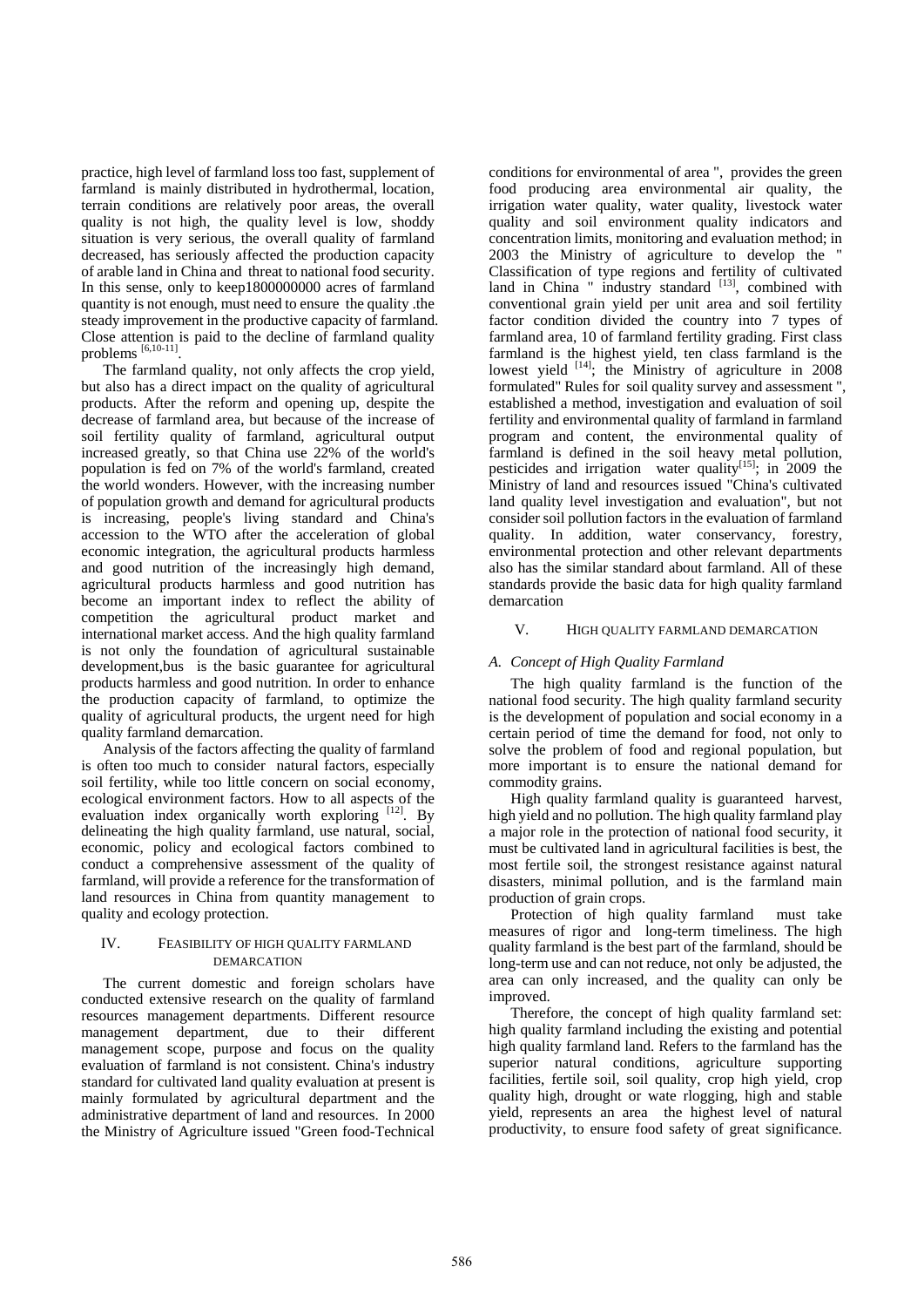The high quality farmland has characteristics as number of small, high yield, crop quality high, easy to be take, difficult to compensation.

### *B. Delineation of High Quality Farmland and Protection*

If the concept of high quality farmland was established above, high quality farmland is premise so designated by some evaluation methods to separate the high quality farmland from the land. Therefore, the protection of farmland should include such steps as rating level, land division, data establish and system perfect.

### *a) Evaluation of Farmland Quality Grade*

To comprehensive assessment of a certain region ,including factors as farmland fertility, the ecological environment, water environment, the input and output efficiency. According to China has farmland quality grade evaluation and soil pollution investigation, in accordance with the concept of high quality farmland, the area of arable land grading, the deep soil, moderate texture, soil fertility quality, improve irrigation and drainage facilities, Drought or flood when food is a good harvest, field structured, concentrated, multiple cropping index reached more than 100%, higher yield, maintain a good ecological environment, nopollution to the ecological environment of farmland priority designated as high quality farmland.

## *b) Delineation of High Quality Farmland Division*

On the basis of farmland grade appraisal result, considering the economic and social development planning, delineation of high quality farmland. The high quality farmland demarcation principles to the original protection of land division, can also according to the actual situation and different levels of standards appropriate apart and in pieces, break through the boundaries of administrative villages. For non-agricultural construction land planning period basic not occupy, suitable for the cultivation of food crops, relatively centralized management right of farmland and the implementation of high yield farmland construction, agricultural land development projects, agricultural scientific research and teaching experimental plot, priority designated as high quality farmland.

*c) Implement the Protection of High Quality Farmland*  To place a strict control on the usages of high quality farmland. First advocate the farmers grow rice, wheat, rape and other food crops in the high quality farmland designated zone. After relevant supporting policies announced, such as Regulations on the Protection of Basic Farmland, then can achieve high quality farmland use control on real significanc. appointe certain persons to protect the high quality farmland; further improve the farmland protection system, the county has a leading group, the township has protection program, each village has wardens, group has the messenger, every household has a duty to understand card. At the same time, the protection of high quality farmland, be like " forest ranger ", in the town as a unit to hire the 2-3 of high quality cultivated land protection specialist.

Intensify the construction of high quality farmland. In high quality cultivated land relatively concentrated area vigorously promote the construction of high-yield field and strive to further improve agricultural infrastructure, improve the quality of farmland, to get high quality farmland sustainable use.

To implement high quality farmland protection funds. At practical work, the farmland protection funds for construction more , for the protection less. List the high quality farmland protection funds in accordance with per mu each year a certain standard after the quality farmland are defined, special use funds to basic day to day operation, network protection, dynamic inspection of high quality framland.

### VI. DELINEATION OF HIGH QUALITY FARMLAND

#### *A. Overall Planning, Rational Distribution*

The high quality farmland is the most basic food safety in China, in the scope and proportion should take the overall or by the province as a unit to co-ordinate arrangements, prominent concentrated, delimit the focus in major grain producing areas.

### *B. Establishment of Compensation Mechanism for the Protection, Using the Economic Levers to Regulate the Positive Protection Farmland*

Grain production benefit is low, leading to the enthusiasm of local governments and farmers in grain production is not high. We should formulate specific measures to implement as soon as possible compensation mechanism of farmland protection. Extraction of compensation money from the local finance income. In the compensation allocation of funds, according to the high quality farmland area, grain production in many factors to distribution. On the one hand, subsidies compensation funds to grain farmers and local government, change the passive situation"more grain-growing and more poor, better land protection and difficult to develop". On the other hand, strengthen the protection and construction of facilities management and investment funds, to ensure that the total amount of farmland is not reduced, designated uses does not change, the quality has been improved.

### *C. Strengthen the Protection Measures, Ensure High Quality Farmland Will not be Permanently Damaged*

In view of the high quality farmland protection, enforcement agencies recommended the establishment of land and resources law enforcement, establish police station of land and resources in the county, ensure timely and effectively combat the destruction of farmland and other illegal acts.

Designate a certain amount of high quality farmland and permanent protection, can ensure the country have a more stable food production capacity, to ensure the food supply for production capacity and food security. But the high quality farmland in China has not the clear conception and formulationis, yet has no specific standard for the delineation of high quality farmland. Along with the